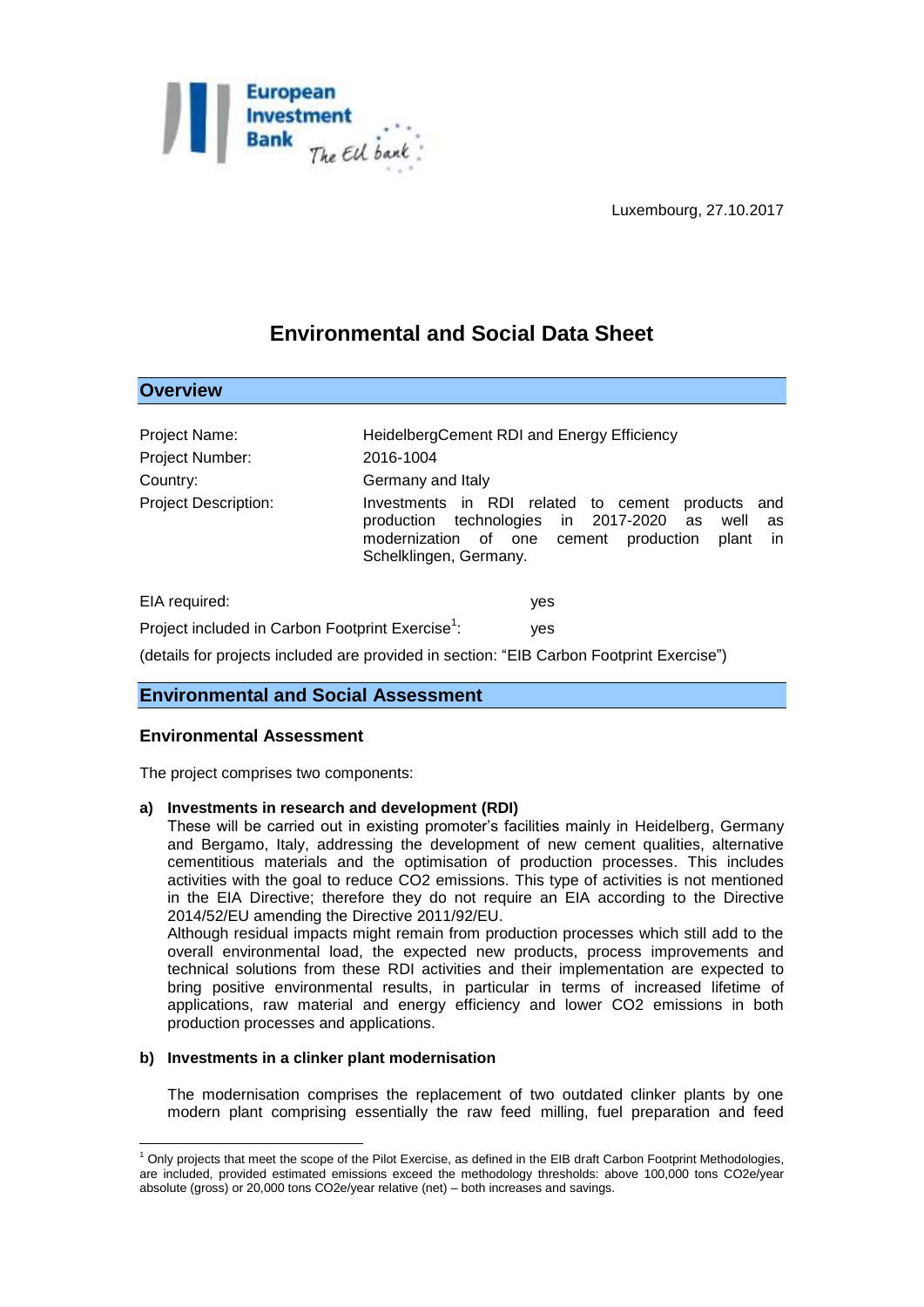

systems, preheater and calciner, kiln, clinker cooler, filters and NOx abatement, power and utilities supply and related infrastructure. The overall clinker production capacity remains stable with 1000 t/d so that downstream parts of the cement works, product traffic etc. do not change and do not need to be taken into environmental consideration.

#### **Compliance with applicable Environmental Legislation**

The project is a significant modification of an existing facility included in Annex I of the EIA directive 2014/52/EU amending the Directive 2011/92/EU and therefore any modification is subject to a screening according to Annex II. The project has been screened-in by the local competent authorities and a full EIA has been established. With regard to construction and operating features and emissions, the project falls under the IED directive 2010/75/EU and more specifically under the stipulations of decision 2013/163/EU transposing BAT measures relevant for the cement industry into EU law. According to German law, such significant modification of an existing facility requires a modification approval (Aenderungsgenehmigung) according to Bundesimmissionsschutzgesetz, BImSchG, § 16 (1). The relevant maximum emission values applicable to the project derive from the 17. BImSchV (BundesImmissionsSchutzVerordnung – Verordnung über die Verbrennung und Mitverbrennung von Abfällen) of 2.5.2013.

#### **Environmental Impacts**

The project site is certified according to ISO 14001 Environmental System. The project will adhere to best available techniques (BAT) as identified by the EC. The new clinker plant is expected to have the following main environmental impacts compared to the old plant configuration:

- $\circ$  A considerable reduction of the thermal energy required for the same amount of clinker produced. This leads to an overall reduction of the amount of fuels required and consequently to a reduction of CO2 emissions. This is even more relevant as the plant forms part of the EU ETS trading system.
- o Due to the advanced combustion systems for the kiln and the calciner, a higher amount of secondary fuels can be used. It is expected that this will reach and meet some 90% of heat requirements. As a consequence, this leads to a ca. 80% reduction of the primary fuel used, i.e. lignite dust, compared to the plant configuration before modernisation.
- o Main secondary fuels to be used will be specific manufacturing waste, general manufacturing and municipal waste and used tyres.
- $\circ$  The increased use of secondary fuels will contribute to make use of otherwise discarded waste.
- $\circ$  The high amount and type of secondary fuels foreseen comprise a large amount of biogenic carbon not leading to and counting as CO2 emissions and thus reducing overall CO2 emissions even further.
- o A significant reduction of NOx, NH3 and dust emissions and to a lesser extent a reduction of SO2 emissions compared to the plant configuration before modernisation.
- $\circ$  These emission reductions are achieved by high capacity and high efficiency hose filters for dust capturing and a he-SNCR (high efficiency selective noncatalytic reduction) equipment for NOx abatement and at the same time resulting NH3 reduction.
- o A considerable reduction of the electricity used in the clinker plant.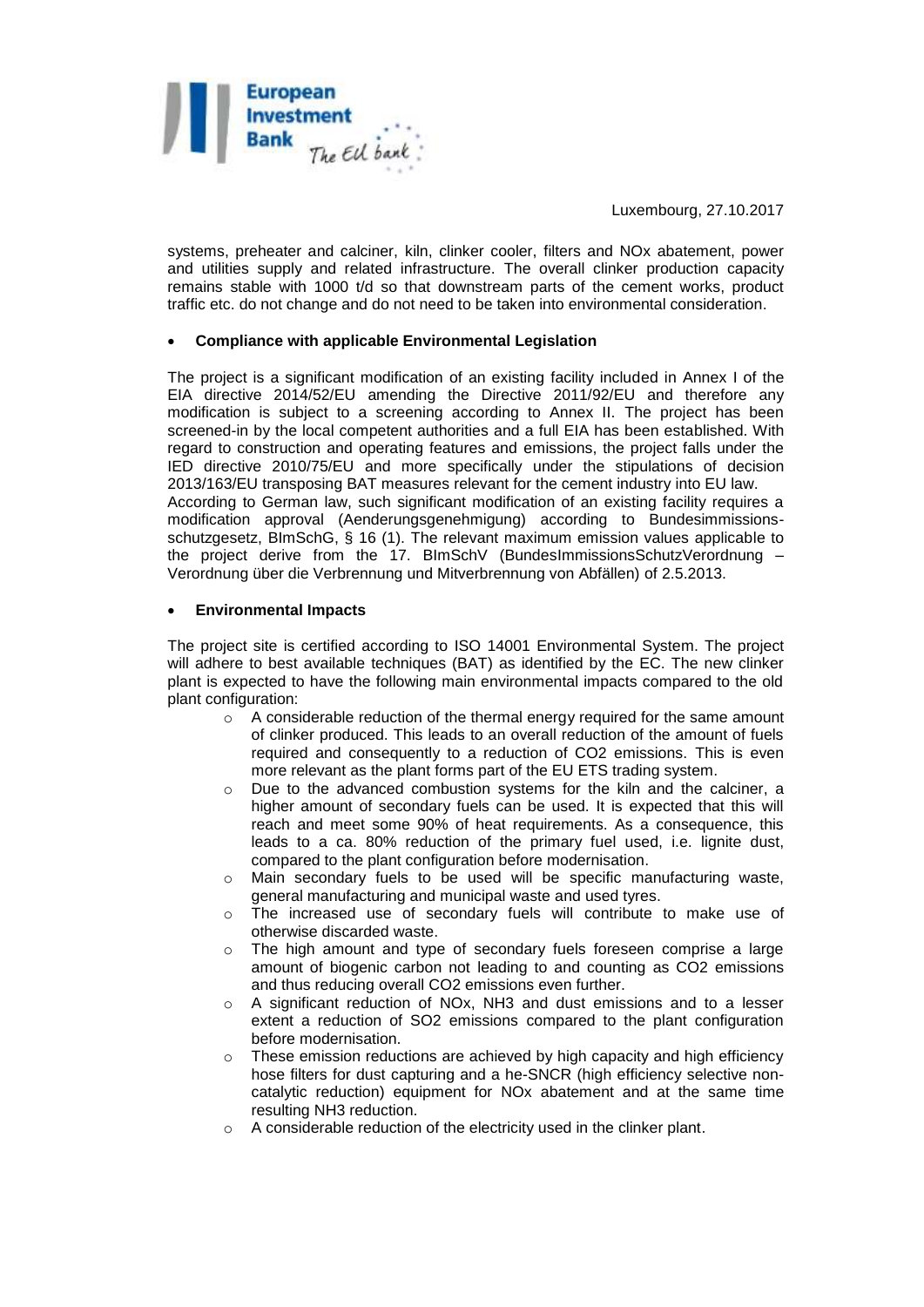

- **Biodiversity**: Biodiversity or nature conservation issues are not touched upon as the project and ensuing activities will be carried out within the borders of existing industrial facilities.
- **Corporate governance**: The promoter has clear structures regards to corporate governance, sustainability, environmental and social issues and practices corporate social responsibility. He engages with his stakeholders and publishes regularly a sustainability report:

[http://www.heidelbergcement.com/system/files\\_force/assets/document/3e/74/heidelb](http://www.heidelbergcement.com/system/files_force/assets/document/3e/74/heidelbergcement-nachhaltigkeitsbericht-2016.pdf?download=1) [ergcement-nachhaltigkeitsbericht-2016.pdf?download=1](http://www.heidelbergcement.com/system/files_force/assets/document/3e/74/heidelbergcement-nachhaltigkeitsbericht-2016.pdf?download=1)

 **Energy efficiency**: Respective parts of the project count as climate change mitigation.

# **EIB Carbon Footprint Exercise**

Only CO2 emissions of the clinker plant have been taken into consideration for this carbon footprint exercise.

Absolute emissions: After project implementation, the estimated CO2 emissions of the clinker plant will amount to 763 kt/a (standard year of operation), based on the following parameters: an annual clinker production of 1 Mt/a, 750 kg CO2/t clinker based on the estimated average fuel mix, consumption of 24 kWh/t clinker and the German electricity grid factor.

Baseline: due to the fact that one of clinker lines of the site has already been stopped and dismantled and also the remaining line with an operating age of 45 years reaching its economically useful end of life and requiring substantial investment to keep up with future environmental legislation and hence not being representative for a comparison of emissions in the long run, the plant configuration before the modernisation has not been considered to be an adequate baseline. Instead, the average values of all German clinker lines in 2015 have been taken as the baseline to compare with the new plant. The only assumption made were a similar biogenic carbon content in secondary fuels as for the mix contemplated for this project and a specific electricity consumption of 28 kWh/t clinker for the average clinker plant. Such baseline assumptions lead to emissions of 826 kt CO2/a.

Based on the Bank's carbon footprint exercise methodology it is estimated that the modernisation project of the clinker plant will result in emissions savings of 63 kt CO2/a or 7.6%.

For the annual accounting purposes of the EIB Carbon Footprint, the project emissions will be prorated according to the EIB lending amount signed in that year, as a proportion of project cost.

## **Public Consultation and Stakeholder Engagement**

A public consultation (Informationsforum) has been carried out in the frame of the EIA on 17.2.2015 in Schelklingen where over 50 questions and comments have been addressed with a satisfactory outcome. Interaction with the public and the public administration is taking place on a constant basis.